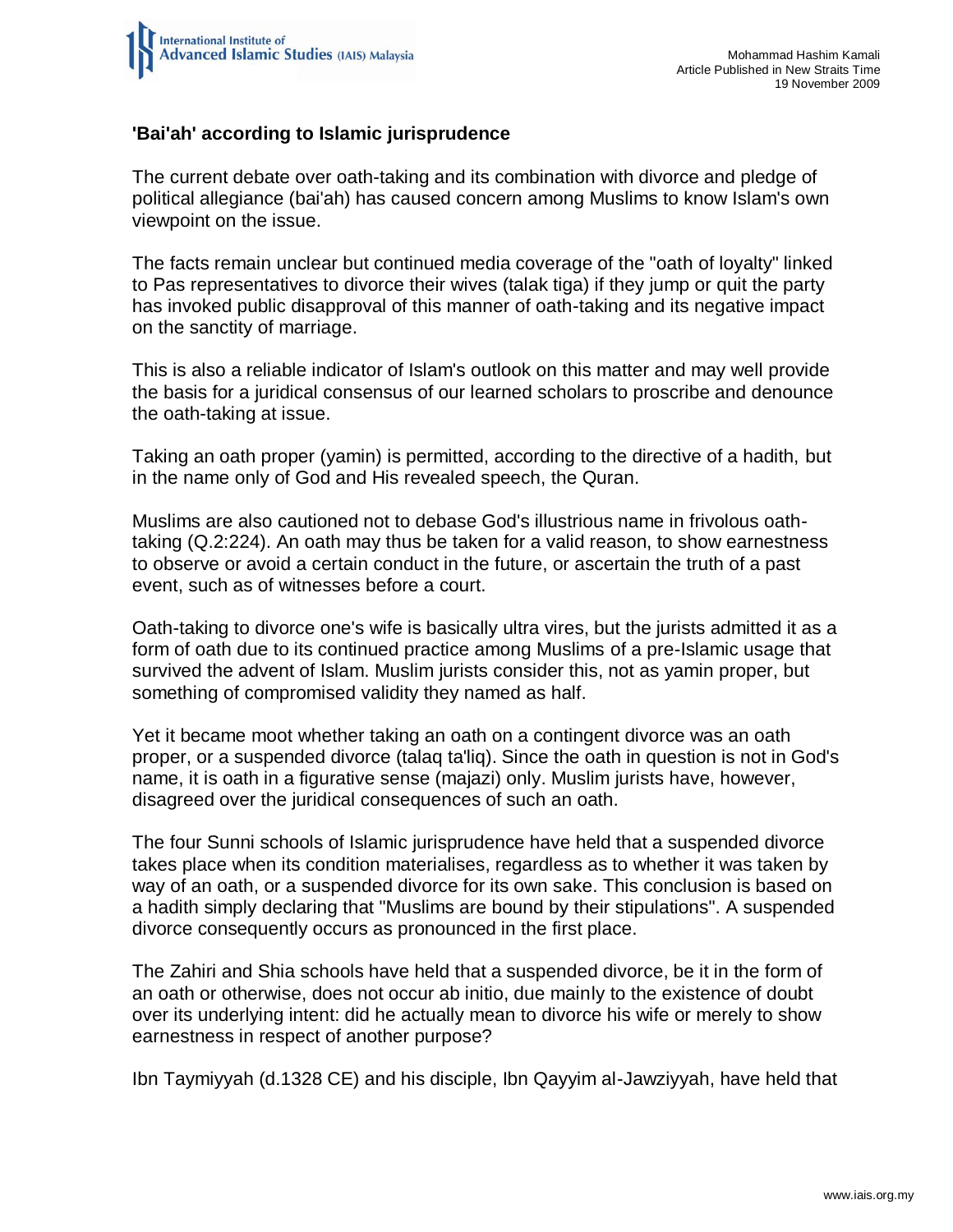

if the suspended divorce was taken by way of an oath only, even when its contingent event materialises, divorce does not occur, but the oath-taker is liable to an expiation (kaffarah) that consists of giving charity or fasting. Ibn Qayyim agrees but holds that no expiation is required.

However, if the suspended divorce is pronounced for its own sake, not combining with an oath, then it does take place whenever its contingent event materialises.

The hadith which declares that "divorce is the worst of all permissible things in the eyes of God" implies that all divorce is reprehensible (makruh).

A suspended divorce, when intended, is worse in the sense that it puts the marriage, which the Quran characterises as a solemn covenant (mithaqan ghaliz) in a state of insecurity and suspense (Q.4:21).

Although essentially a civilian contract concluded between two willing parties, marriage in Islam has a devotional (ta'abbudi) aspect that sets it apart from other contracts.

There is disagreement between the Hanafi and Syafii schools over the interpretation of a Quranic verse authorising women who attain intellectual maturity (rushd) to manage their own property transactions (Q:4:6).

The Hanafis drew the conclusion that if an adult woman is authorised to conclude financial contracts, she can, by analogy, also contract herself into marriage without the intervention of a guardian (wali).

The Syafii's retort that marriage is not like other financial contracts as it involves family relations, hence the analogy at issue is discrepant (qiyas ma'al-fariq), which is void, and the presence of wali is a requirement of marriage even of adult women.

These interpretations remain unresolved to this day. A message one can draw from this may be that marriage and divorce should not be mixed up with other transactions, including party-political matters.

A bai'ah fortified by a suspended divorce is also unprecedented in that it consists of an unconditional pledge of loyalty, which the early Muslims took to support the Prophet in the propagation of Islam and counted as an act of merit (Q.48:10).

The Prophet also took bai'ah from women, as the Quran recounts that "they avoid shirk (associating other deities with God), committing theft, adultery, infanticide, slander..." (Q:60:12).

Following the spread of Islam in Arabia and beyond, bai'ah lost its theological